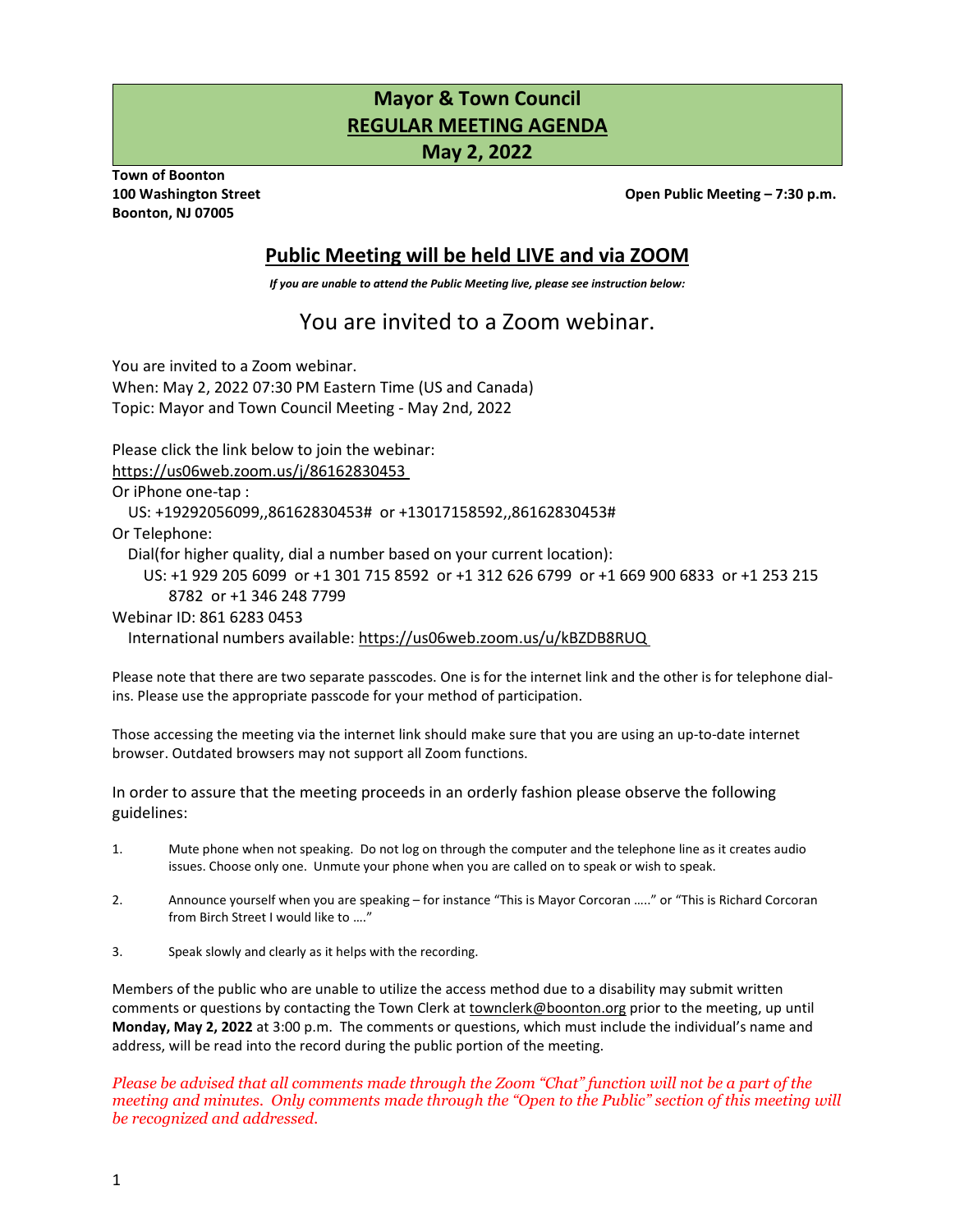#### **FLAG SALUTE AND ROLL CALL VOTE**

| <b>COUNCIL MEMBER</b>   | TITLE                               | <b>PRESENT</b> | <b>ABSENT</b> |
|-------------------------|-------------------------------------|----------------|---------------|
| Mr. John Meehan         | 1 <sup>st</sup> Ward Council Member |                |               |
| Mr. Cyril Wekilsky      | 1 <sup>st</sup> Ward Council Member |                |               |
| Ms. Marie DeVenezia     | 2 <sup>nd</sup> Ward Council Member |                |               |
| Dr. Edina Renfro-Michel | 2 <sup>nd</sup> Ward Council Member |                |               |
| Mr. Joseph Bock         | 3rd Ward Council Member             |                |               |
| Mr. Joseph Fenske       | 3rd Ward Council Member             |                |               |
| Mr. James Lynch         | 4 <sup>th</sup> Ward Council Member |                |               |
| Mr. Michael Wade        | 4 <sup>th</sup> Ward Council Member |                |               |
| Mr. Richard Corcoran    | Mayor                               |                |               |
| Mr. Fred Semrau         | <b>Town Attorney</b>                |                |               |
| Mr. Edward Pasternak    | <b>Town Attorney</b>                |                |               |
| Mr. Neil Henry          | Town Administrator                  |                |               |
| Ms. Cynthia Oravits     | Deputy Town Clerk                   |                |               |

#### **CLOSED SESSION**

#### **RESOLUTION 22- RESOLUTION TO RECESS INTO CLOSED SESSION**

**WHEREAS,** Section 8 of the Open Public Meetings act, Chapter 231 P.L. 1975 permits the exclusion of the public from a meeting in certain circumstances; and

**WHEREAS**, this public body is of the opinion that such circumstances presently exist.

**NOW THEREFORE, BE IT RESOLVED** by the Mayor and Town Council of the town of Boonton in the County of Morris and State of New Jersey as follows:

- 1. The public shall be excluded from discussion of and action upon the hereinafter specified subject matter(s).
- 2. The general nature of the subject matter to be discussed is as follows:
- 3. It is anticipated at this time that the above stated subject matter will be made public at the conclusion of each individual specified subject matter.
- 4. This resolution shall take effect immediately.
- 5. No action may be taken in Closed Session.

| <b>MOVED:</b>      |          | <b>SECONDED:</b> |          |
|--------------------|----------|------------------|----------|
| <b>VOICE VOTE:</b> | IN FAVOR |                  | AGAINST: |

#### **OPEN PUBLIC SESSION – 7:30 P.M.**

| <b>FLAG SALUTE AND ROLL CALL VOTE:</b> |                                     |                |               |  |  |  |
|----------------------------------------|-------------------------------------|----------------|---------------|--|--|--|
| <b>COUNCIL MEMBER</b>                  | <b>TITLE</b>                        | <b>PRESENT</b> | <b>ABSENT</b> |  |  |  |
| Mr. John Meehan                        | 1st Ward Council Member             |                |               |  |  |  |
| Mr. Cyril Wekilsky                     | 1 <sup>st</sup> Ward Council Member |                |               |  |  |  |
| Ms. Marie DeVenezia                    | 2 <sup>nd</sup> Ward Council Member |                |               |  |  |  |
| Dr. Edina Renfro-Michel                | 2 <sup>nd</sup> Ward Council Member |                |               |  |  |  |
| Mr. Joseph Bock                        | 3rd Ward Council Member             |                |               |  |  |  |
| Mr. Joseph Fenske                      | 3rd Ward Council Member             |                |               |  |  |  |
| Mr. James Lynch                        | 4 <sup>th</sup> Ward Council Member |                |               |  |  |  |
| Mr. Michael Wade                       | 4 <sup>th</sup> Ward Council Member |                |               |  |  |  |
| Mr. Richard Corcoran                   | Mayor                               |                |               |  |  |  |
| Mr. Fred Semrau                        | <b>Town Attorney</b>                |                |               |  |  |  |
| Mr. Edward Pasternak                   | <b>Town Attorney</b>                |                |               |  |  |  |
| Mr. Neil Henry                         | Town Administrator                  |                |               |  |  |  |
| Ms. Cynthia Oravits                    | Town Clerk                          |                |               |  |  |  |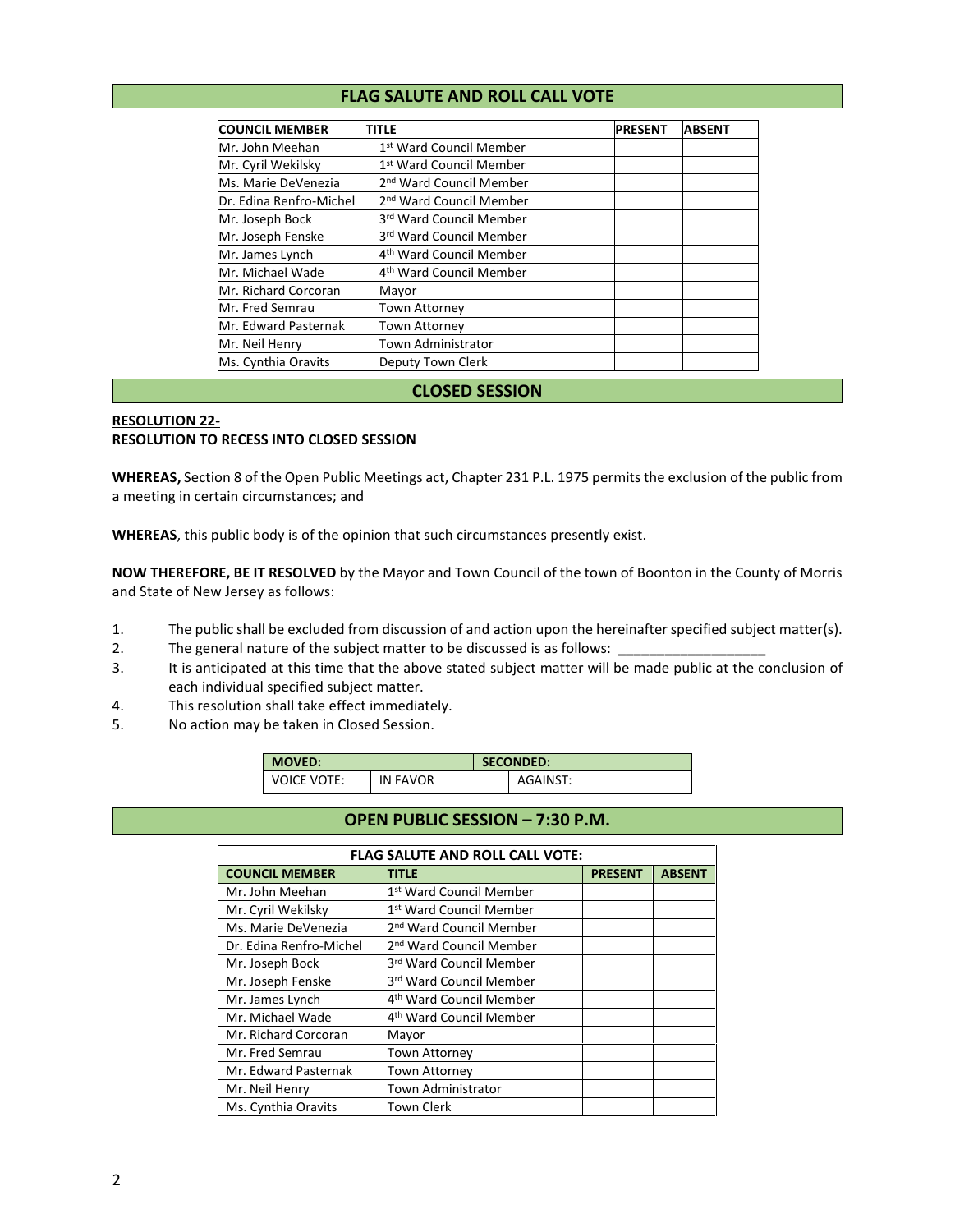## **ADEQUATE NOTICE MAYOR'S STATEMENT**

Pursuant to the Open Public Meetings Act, adequate and electronic notice of this live and remote Zoom meeting have been provided as follows:

- 1. Notice of this meeting was published in the Citizen of Morris County and the Daily Record Newspapers and a copy of this agenda was forwarded to each of the town's official newspapers.
- 2. Notice of this meeting and the agenda were posted on the bulletin board at Town Hall, 100 Washington Street, Boonton, NJ 07005.
- 3. Notice of this meeting was posted on the outside front door and ADA accessible door of Town Hall.
- 4. Notice of this meeting and the agenda were posted on the Town website and the Town of Boonton Facebook page.

## **BOONTON HEALTH DEPARTMENT/OEM/FINANCE**

| Finance                     | Jen Muscara, Tax Collector/Mayor Corcoran    |                |  |
|-----------------------------|----------------------------------------------|----------------|--|
|                             | 2020 2 <sup>nd</sup> quarter as of 4/27/2020 |                |  |
|                             | Total billed for 2 <sup>nd</sup> qtr. 2020   | \$8,360,267.84 |  |
|                             | Total paid as of date above                  | \$1,752,811.04 |  |
|                             | Balance as of date above                     | \$6,607,456.80 |  |
|                             | Collection Percentage 20.97%                 |                |  |
|                             | 2021 $2nd$ quarter as of 4/27/2021           |                |  |
|                             | Total billed for 2 <sup>nd</sup> qtr. 2021   | \$8,285,137.86 |  |
|                             | Total paid as of date above                  | \$1,859,760.82 |  |
|                             | Balance as of date above                     | \$6,425,377.04 |  |
|                             | Collection Percentage 22.45%                 |                |  |
|                             | 2022 $2nd$ quarter as of 4/27/2022           |                |  |
|                             | Total billed for 2 <sup>nd</sup> qtr. 2022   | \$8,606,105.42 |  |
|                             | Total paid as of date above                  | \$1,860,797.01 |  |
|                             | Balance as of date above                     | \$6,745,308.41 |  |
|                             | Collection Percentage 21.62%                 |                |  |
|                             |                                              |                |  |
| Administration/Health Dept. | Neil Henry                                   |                |  |

## **CONSENT AGENDA Resolutions 22-122 through 22-128**

"An abstention does not count toward the final tally, but it has the same effect as a no vote for ordinances based on the Town's form of government.

A recusal does not add to a quorum, and usually involves withdrawing from the entire proceeding, due to a conflict of interest (or avoiding the appearance thereof). An absence from a meeting neither adds to a quorum, nor allows a vote on a matter."

If this simplified form only adds to further questions, here is a more detailed statement by way of further explanation:

An abstention does not count toward the final tally, but it has the same effect as a "no" vote based on the Towns' form of government. Said another way, when a member abstains, they are in effect attending only to contribute to having a quorum. The NJ Appellate Part ruled abstentions may not be counted as "no" votes in Zimmer v .Castellano. However, and again due to the Town's form of government, because we have a 9-member voting board, in order for anything to pass, there must be 5 affirmative votes, and that applies whether there are 5, 6, 7, 8 or 9 members present. An "abstention vote" is actually not a vote at all--and generally focuses on the final decision.

A recusal does not add to a quorum. A quorum is number of members of a board required to hold a meeting or take action. A recusal usually involves withdrawing from the entire proceeding, usually for a conflict of interest (or avoiding the appearance thereof). When a member recuses, they must refrain from deliberation and voting on the matter.

If an elected member is absent from a meeting, that member neither adds to a quorum, nor votes on a matter.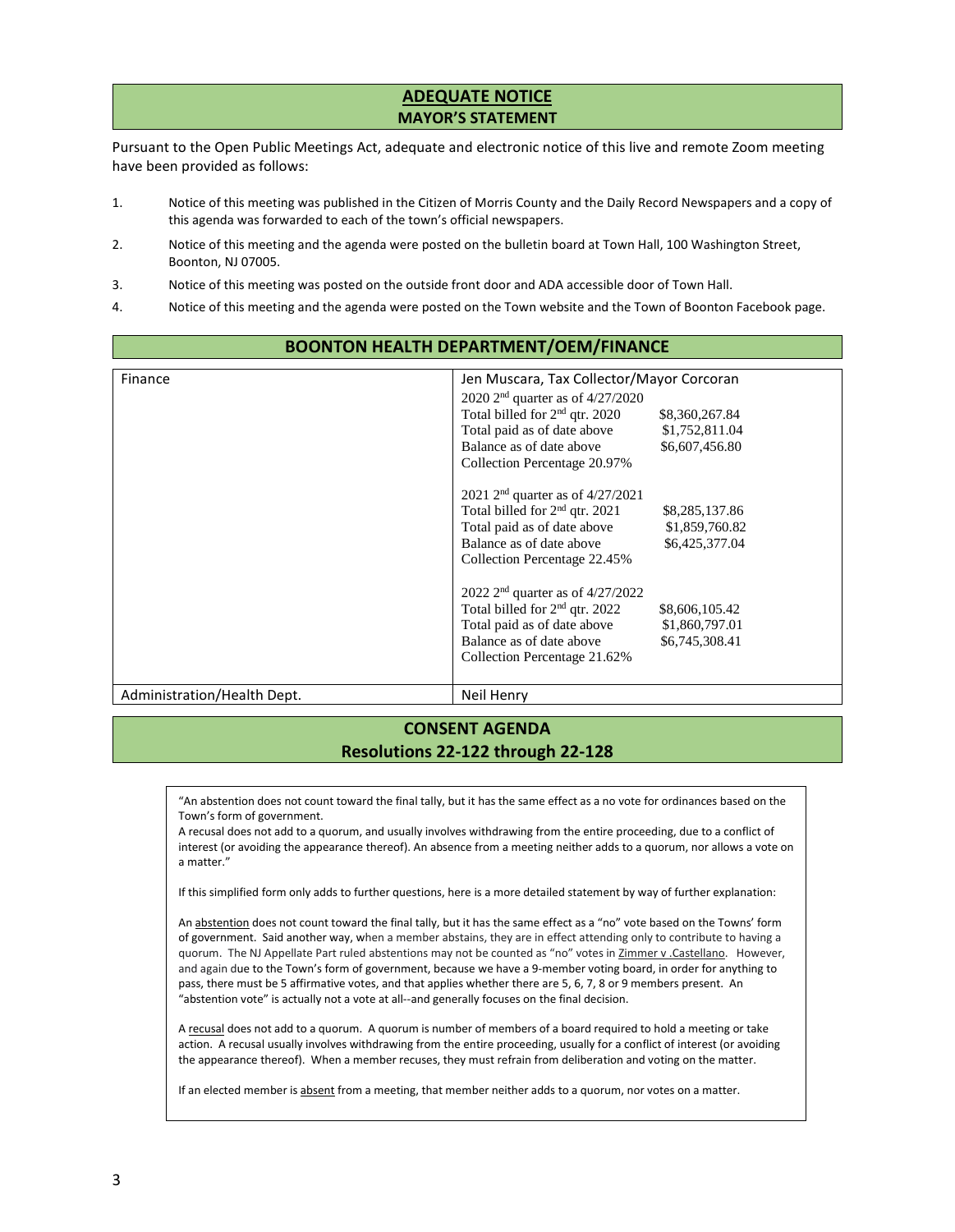#### **RESOLUTION 22-122 EMERGENCY CONTRACT DECLARATION FOR CONTRACT TO PROVIDE IT SERVICES**

**WHEREAS,** The Town of Boonton recently experienced a cyber-attack, which compromised at least one email within the Town's Department of Public Works; and

**WHEREAS,** the Town of Boonton has an emergent need to immediately engage IT services to address the issue; and

**WHEREAS,** Nisivoccia Consulting LLC successfully bid to provide the Town's IT services starting on May 2, 2022; and

**WHEREAS**, Nisivoccia Consulting LLC has agreed to provide IT services prior to that date, due to the Town's emergent need, and pursuant to the attached proposal and agreement, see attached at "Exhibit A"; and

**WHEREAS**, this cyber-attack incident is also being handled by the Town's insurance carrier, and Nisivoccia Consulting LLC agrees to act in coordination with such efforts; and

**WHEREAS**, it is the recommendation of the aforementioned professionals that there be immediate action to secure the threat posed by the cyberattack; and

**WHEREAS,** the aforementioned conditions constitute a time-sensitive emergency, warranting the invocation of N.J.S.A. 40A: 11-6, Emergency Contracts, based upon the above noted professional opinions, and so as to protect public safety; and

**WHEREAS,** the Mayor and Town Council hereby accept these professional recommendations, and direct the Administrator to immediately negotiate or award, without public advertising for bids and bidding, and notwithstanding that such contract price may exceed existing bid thresholds, such contract to secure the Town's IT infrastructure.

**NOW, THEREFORE BE IT RESOLVED, b**y the Mayor and Town Council of the Town of Boonton, in the County of Morris and State of New Jersey, as follows:

- 1. The Mayor and Council of the Town of Boonton acknowledge and declare the existence of an emergency pursuant to N.J.S.A. 40A:11-6, et seq., requiring the immediate delivery of materials, supplies and services so as to stabilize the Town's IT infrastructure, as noted above.
- 2. Due to the time-sensitive nature of such emergency repairs, the Administrator shall be entitled to execute an agreement with Nisivoccia Consulting LLC, and take any other necessary steps, and perform any other actions so as to ensure the Town's IT infrastructure is stabilized and secured, and in full coordination with the Town's insurance carrier and its policy of insurance, in accordance with N.J.S.A. 40A:11-6, et seq.

This Resolution shall take effect immediately.

#### **RESOLUTION 22-123**

#### **RESOLUTION OF THE MAYOR AND TOWN COUNCIL APPROVING MEETING MINUTES**

**WHEREAS,** Minutes of the previous meeting(s) have been submitted to the Mayor and Town Council for their review and approval.

**NOW THEREFORE, BE IT RESOLVED** by the Mayor and Town Council of the Town of Boonton, County of Morris and State of New Jersey that the Minutes from the following meeting(s) are hereby approved as typed and filed in the Town Clerk's office:

> March 21, 2022 Regular Session April 18, 2022 Closed Session April 18, 2022 Regular Session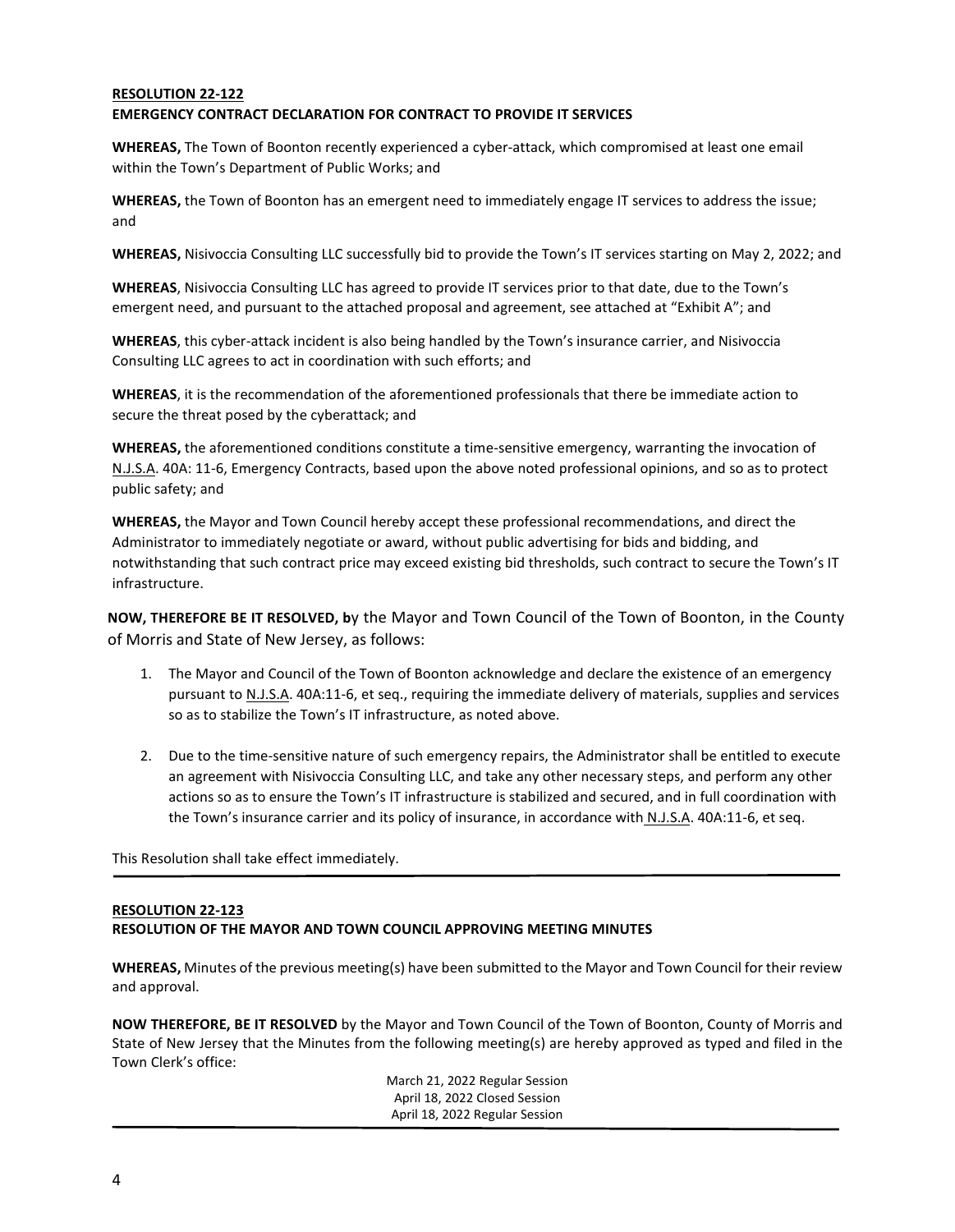#### **RESOLUTION 22-124 RESOLUTION TO APPROVE PAYMENT OF VOUCHERS**

**WHEREAS**, vouchers for payment have been submitted to the Mayor and Town Council by the various municipal departments.

**NOW THEREFORE, BE IT RESOLVED** by the Mayor and Town Council of the Town of Boonton, County of Morris and State of New Jersey, all vouchers approved by the respective committees be and are hereby ordered paid.

#### **RESOLUTION 22-125**

#### **RESOLUTION OF THE MAYOR AND TOWN COUNCIL OF THE TOWN OF BOONTON, COUNTY OF MORRIS AND STATE OF NEW JERSEY, AWARDING AN IT CONTRACT TO NISIVOCCIA CONSULTING LLC**

**WHEREAS,** the Mayor and Town Council have heretofore received specifications constituting a public bid package to retain IT services; and

**WHEREAS,** the Town of Boonton publicly advertised for bids in accordance with the Local Public Contracts Law, N.J.S.A. 40A:11-1 et seq., for the following project: Bid #04-2022 IT Consultant Services; and

**WHEREAS,** on the publicly advertised bid opening date, the Town of Boonton received proposals from the following vendors with respective Bid Amounts:

| <b>BID</b>              | <b>COST</b> |
|-------------------------|-------------|
| Nisivoccia Consulting   | \$36,216.00 |
| <b>Integrated Media</b> | \$46,000.00 |

and;

**WHEREAS,** said bid has been duly reviewed and analyzed by the Town of Boonton Attorney and Administration; and

**WHEREAS,** it has been determined that the lowest responsive bid received was from Nisivoccia Consulting LLC, which makes Nisivoccia Consulting LLC, the lowest responsive, responsible bidder; and

**WHEREAS,** the Mayor and Town Council are satisfied with the proposal submitted by Nisivoccia Consulting LLC as being in the best interests of the Town of Boonton and being in conformance with the requirements promulgated pursuant to the Local Public Contracts Law, N.J.S.A. 40A:11-1 et seq.; and

**WHEREAS,** the Town of Boonton wishes to proceed with this necessary project and for that purpose accepts the proposal submitted by Nisivoccia Consulting LLC.

**NOW, THEREFORE, BE IT RESOLVED** by the Mayor and Town Council of the Town of Boonton, in the County of Morris and State of New Jersey, as follows:

- 1. The Mayor and Town Council, upon the recommendation of the Administrator and as reviewed by the Town Attorney, hereby award an IT services contract for two years, effective on the date of publication, with an option to extend, to the lowest responsible bidder, Nisivoccia Consulting LLC, for the sum of \$36,216.00 (Thirty-Six Thousand Two Hundred Sixteen dollars) - (\$165.00/hour).
- 2. The contract will also include work to upgrade the IT infrastructure to provide new telephone service.
- 3. This award is contingent upon certification by the Chief Financial Officer that sufficient funding exists therefore.
- 4. Notice of this action shall be published in "The Daily Record" newspaper within ten (10) days of the passage thereof.
- 5. The Mayor and Town Clerk are specifically authorized to execute the aforementioned contract.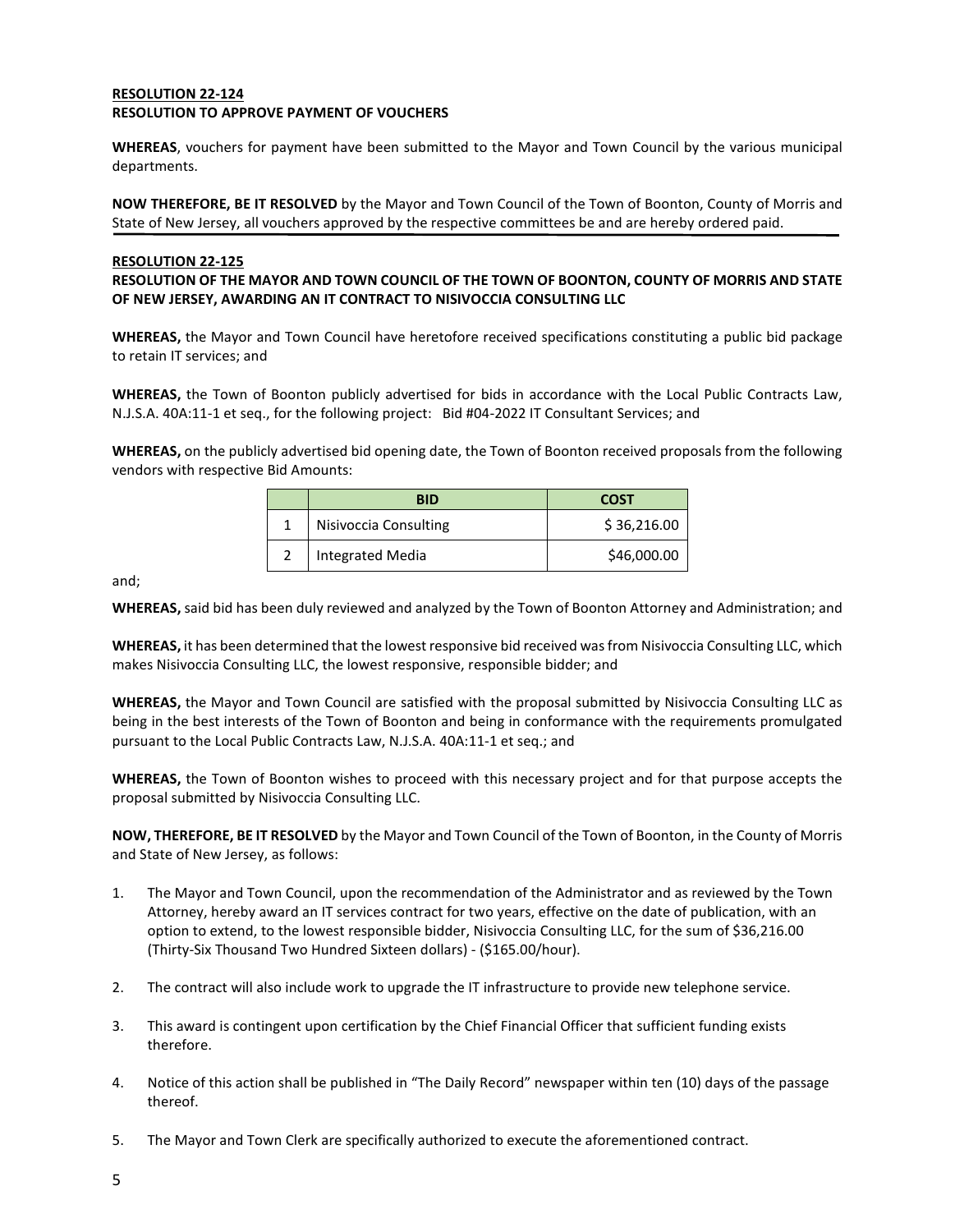- 6. This Resolution and contract shall be available for public inspection in the office of the Town Clerk.
- 7. This Resolution shall take effect immediately.

I hereby certify that funds are available in the "Computer Contracts Budgets", 2-01-20-100-245, 2-05-55-502-234 and 2-07-55- 502-260 – split evenly \$12,072.00/each.

> \_\_\_\_\_\_\_\_\_\_\_\_\_\_\_\_\_\_\_\_\_\_\_\_\_\_\_\_\_\_\_\_\_\_\_\_\_\_\_\_\_ Michael Yazdi, CFO

### **RESOLUTION 22-126 RESOLUTION APPOINTING DEPUTY RECORDS CUSTODIAN**

**WHEREAS,** the Open Public Records Act N.J.S.A. 47:1A-1.1 was adopted to assure the public's access to sufficient information to enable it to understand and evaluate the actions of public bodies by making accessible for inspection or copying of government records; and

**WHEREAS**, OPRA defines "custodian of a government record" as that official designated by formal action of a public agency's governing body that has custody or control of the government records of the public agency as per N.J.S.A. 47:1A-1.1; and

**WHEREAS**, OPRA provides that the custodian of government records in a municipality is the Municipal Clerk. However, OPRA does not preclude a municipality from developing reasonable and practical measures for responding to OPRA requests, which may include the designation of deputy custodians for particular types of records.

**NOW THEREFORE, BE IT RESOLVED** by the Mayor and Town Council of the Town of Boonton, County of Morris and State of New Jersey as follows:

- 1. The Municipal Clerk be and is appointed as the Records Custodian for all municipal records.
- 2. The Public Safety Director shall appoint a deputy custodian for all police records requests. Said custodian contact information shall be posted on the Town of Boonton Website.

#### **RESOLUTION 22-127**

**RESOLUTION OF THE MAYOR AND TOWN COUNCIL REGARDING ANNUAL FLOWER PLANTINGS BY GIRL SCOUTS** 

**BE IT RESOLVED** by the Mayor and Town Council that Girl Scout Troop #98168 will be conducting annual planting of flowers throughout Town at the following locations for 2022:

> Mayor's Park (Lathrop & Old Boonton Road) Grace Lord Park (in front of the monument Welcome to Boonton sign at the Washington Street bridge Welcome to Boonton sign at Vreeland and Myrtle Avenues Senior Center

#### **RESOLUTION 22-128**

**RESOLUTION OF THE MAYOR AND COUNCIL OF THE TOWN OF BOONTON APPOINTING JEFFREY W. YANEZ AS PART-TIME SEASONAL LABORER IN THE PUBLIC WORKS DEPARTMENT** 

**WHEREAS**, a temporary seasonal employee is needed in 2022 within the Department of Public Works on an "asneeded" basis.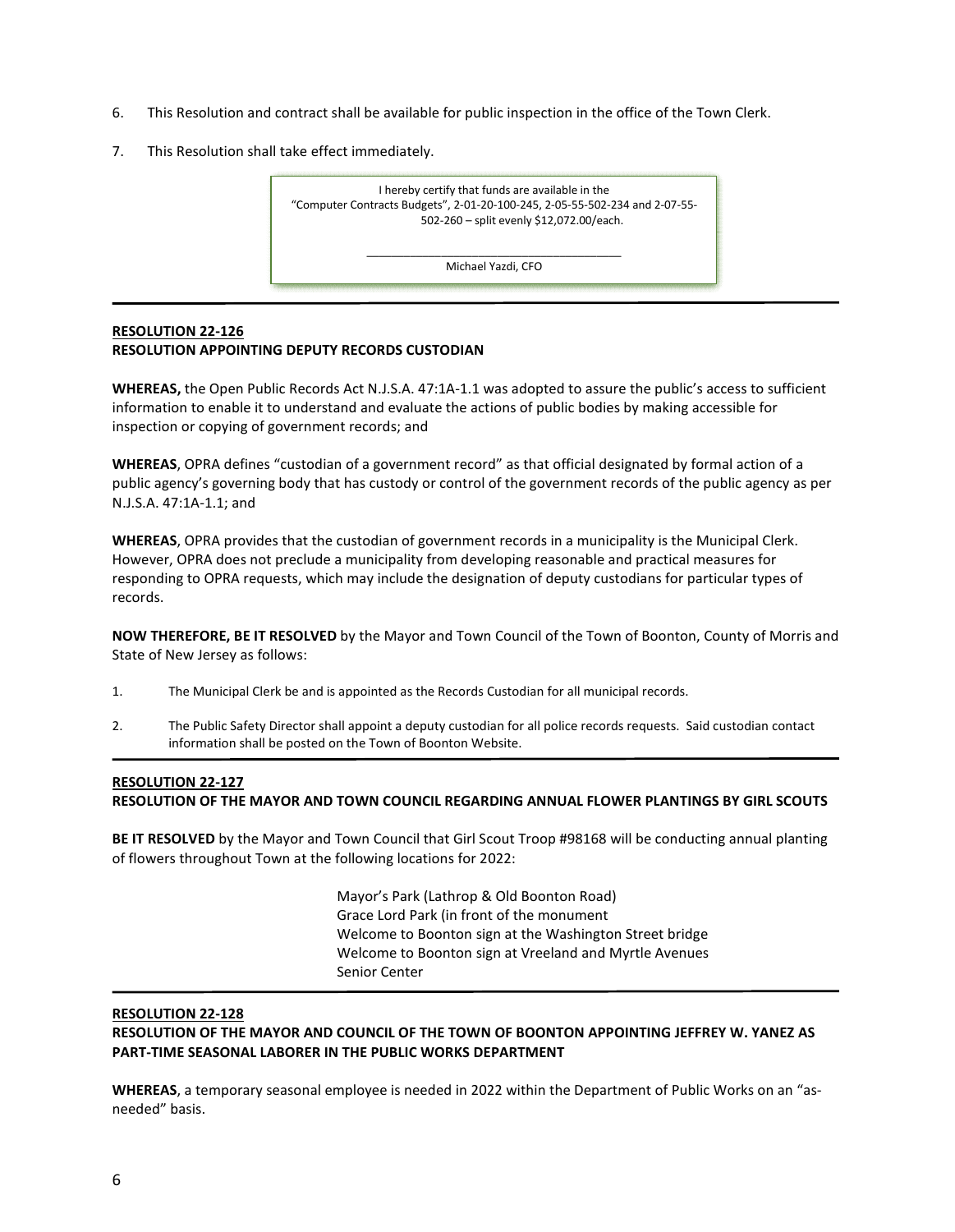**NOW THEREFORE, BE IT RESOLVED** by the Mayor and Town Council that Jeffrey W. Yanez be and is hired as a parttime seasonal employee for the DPW at an hourly wage of \$15.00/hour.

## **CONSENT AGENDA VOTE Roll Call Vote for Resolutions 22-122 through 22-128**

"An abstention does not count toward the final tally, but it has the same effect as a no vote for ordinances based on the Town's form of government.

A recusal does not add to a quorum, and usually involves withdrawing from the entire proceeding, due to a conflict of interest (or avoiding the appearance thereof). An absence from a meeting neither adds to a quorum, nor allows a vote on a matter."

If this simplified form only adds to further questions, here is a more detailed statement by way of further explanation:

An abstention does not count toward the final tally, but it has the same effect as a "no" vote based on the Towns' form of government. Said another way, when a member abstains, they are in effect attending only to contribute to having a quorum. The NJ Appellate Part ruled abstentions may not be counted as "no" votes in Zimmer v .Castellano. However, and again due to the Town's form of government, because we have a 9-member voting board, in order for anything to pass, there must be 5 affirmative votes, and that applies whether there are 5, 6, 7, 8 or 9 members present. An "abstention vote" is actually not a vote at all--and generally focuses on the final decision.

A recusal does not add to a quorum. A quorum is number of members of a board required to hold a meeting or take action. A recusal usually involves withdrawing from the entire proceeding, usually for a conflict of interest (or avoiding the appearance thereof). When a member recuses, they must refrain from deliberation and voting on the matter.

If an elected member is absent from a meeting, that member neither adds to a quorum, nor votes on a matter.

| <b>MOVED:</b>                              |                |           |  | <b>SECOND:</b> |               |               |
|--------------------------------------------|----------------|-----------|--|----------------|---------------|---------------|
| <b>Mayor &amp; Town Council Discussion</b> |                |           |  |                |               |               |
| <b>MOVED:</b>                              | <b>SECOND:</b> |           |  |                |               |               |
| <b>COUNCIL MEMBER</b>                      | <b>YES</b>     | <b>NO</b> |  | <b>ABSTAIN</b> | <b>RECUSE</b> | <b>ABSENT</b> |
| Mr. Bock                                   |                |           |  |                |               |               |
| Ms. DeVenezia                              |                |           |  |                |               |               |
| Mr. Fenske                                 |                |           |  |                |               |               |
| Mr. Lynch                                  |                |           |  |                |               |               |
| Mr. Meehan                                 |                |           |  |                |               |               |
| Dr. Renfro-Michel                          |                |           |  |                |               |               |
| Mr. Wade                                   |                |           |  |                |               |               |
| Mr. Wekilsky                               |                |           |  |                |               |               |
| Mayor Corcoran                             |                |           |  |                |               |               |
|                                            |                |           |  |                |               |               |

#### **UNFINISHED BUSINESS**

#### **ORDINANCE 04-22** (Public Hearing/Adoption) **AN ORDINANCE OF THE MAYOR AND COUNCIL OF THE TOWN OF BOONTON AMENDING A SECTION OF THE BO**

**BE IT ORDAINED** by the Mayor and Council of the Town of Boonton, as follows:

Section 1. Section 201-33 shall be amended to add the following handicap locations:

William Street One (1) space in front of 201 William Street